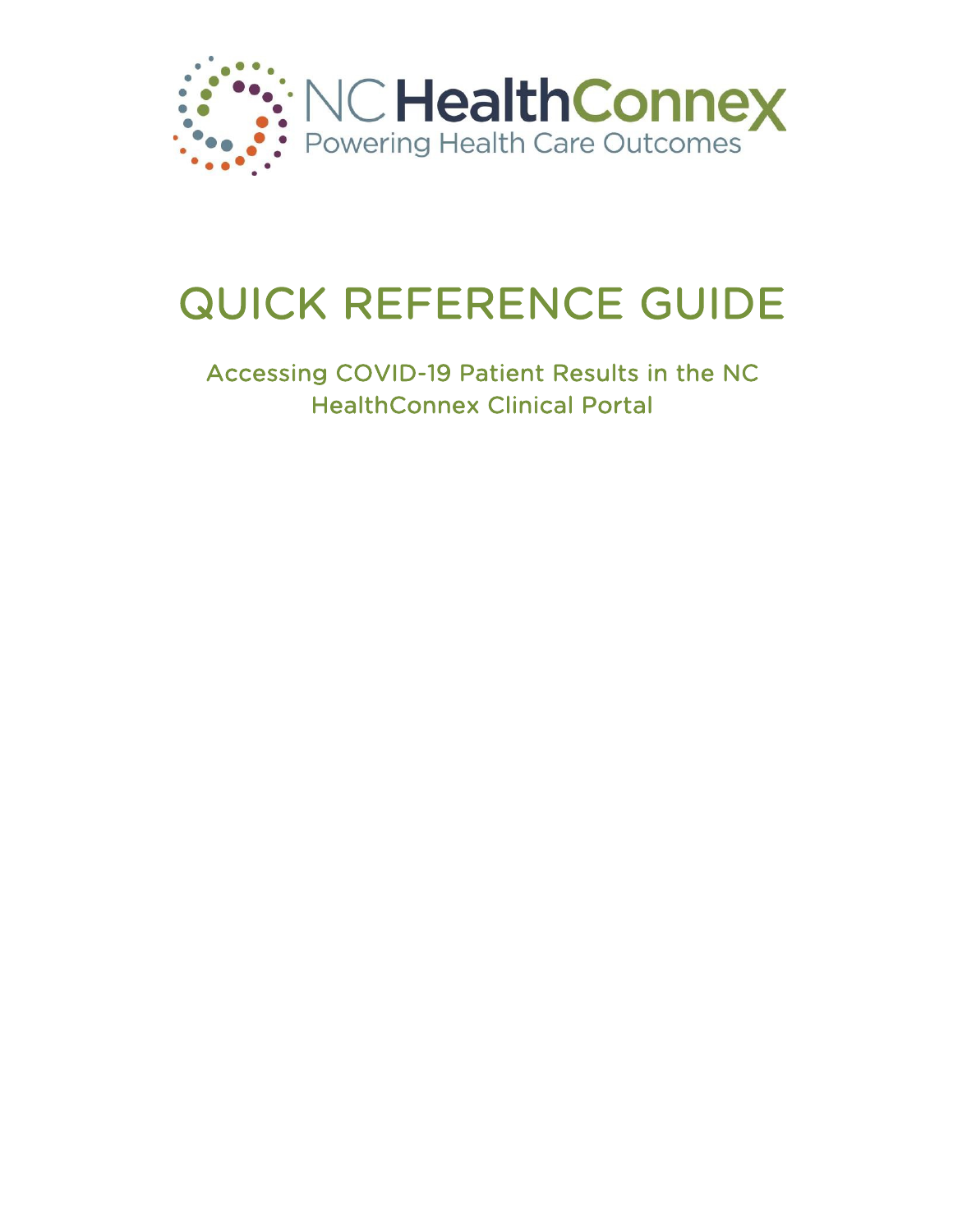

# Contents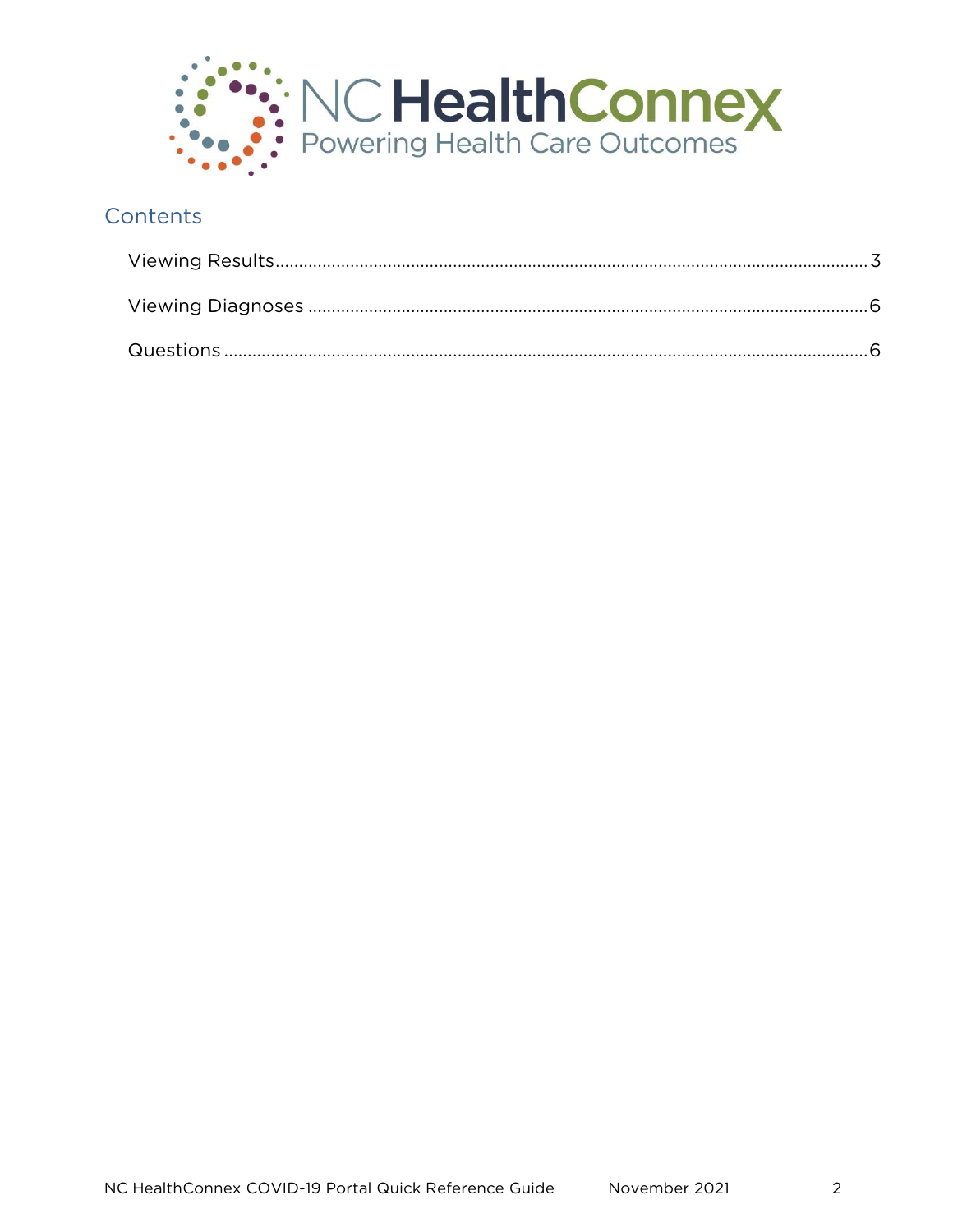

### <span id="page-2-0"></span>Viewing Results

The Procedures/Results tab in Clinical Viewer displays procedures, test results, transcriptions, and radiology reports. If NC HealthConnex has received any COVID-19 test results on your patients, they will be located here.

1. In Patient Search, enter the patient's demographic data, or you may also search by local medical record number.

|                               |                           | PAA Tools Patient Search Messages (0) Clinician Tools NC*Notify CSRS Report My Account Logout Help |               |                                 | NC HealthConnex<br>g.<br>X |                  |
|-------------------------------|---------------------------|----------------------------------------------------------------------------------------------------|---------------|---------------------------------|----------------------------|------------------|
| 合                             |                           |                                                                                                    |               |                                 | p jbrehmer-clinician       |                  |
| <b>Patient Search</b>         |                           |                                                                                                    |               |                                 |                            |                  |
| $\vee$ Search by MRN          |                           |                                                                                                    |               |                                 |                            |                  |
|                               | MRN                       |                                                                                                    | Assigned By   |                                 |                            | $\Box$           |
| $\vee$ Search by Demographics |                           |                                                                                                    |               |                                 |                            |                  |
|                               |                           |                                                                                                    |               |                                 |                            |                  |
|                               | Last Name                 | TestCovid                                                                                          | Date of Birth | 曲                               |                            |                  |
|                               | First Name<br>Middle Name | Patient                                                                                            | SSN           |                                 |                            |                  |
|                               |                           |                                                                                                    |               |                                 |                            |                  |
|                               |                           |                                                                                                    |               |                                 |                            |                  |
|                               |                           |                                                                                                    |               |                                 |                            |                  |
|                               |                           |                                                                                                    |               |                                 |                            |                  |
|                               |                           |                                                                                                    |               |                                 |                            |                  |
|                               |                           |                                                                                                    |               |                                 |                            |                  |
|                               |                           |                                                                                                    |               |                                 |                            |                  |
|                               |                           |                                                                                                    |               |                                 |                            |                  |
|                               |                           |                                                                                                    |               |                                 | Clear<br>Search            |                  |
|                               |                           | PAA Tools Patient Search Messages (0) Clinician Tools NC*Notify CSRS Report My Account Logout Help |               |                                 | Ö<br>NCHealthConnex        |                  |
| 合                             |                           |                                                                                                    |               |                                 | Jorehmer-clinician         |                  |
| <b>Patient Search</b>         |                           |                                                                                                    |               |                                 |                            |                  |
| $\vee$ Search by MRN          |                           |                                                                                                    |               |                                 |                            |                  |
|                               | MRN                       | H123456                                                                                            | Assigned By   | Halifax Reg Med Cntr MRN - HRMC |                            | $\Omega_{\rm c}$ |
|                               |                           |                                                                                                    |               |                                 |                            |                  |
| $\vee$ Search by Demographics |                           |                                                                                                    |               |                                 |                            |                  |
|                               | Last Name                 |                                                                                                    | Date of Birth | $\overline{\boxplus}$           |                            |                  |
|                               | First Name                |                                                                                                    | SSN           |                                 |                            |                  |
|                               | Middle Name               |                                                                                                    |               |                                 |                            |                  |
|                               |                           |                                                                                                    |               |                                 |                            |                  |
|                               |                           |                                                                                                    |               |                                 |                            |                  |
|                               |                           |                                                                                                    |               |                                 |                            |                  |
|                               |                           |                                                                                                    |               |                                 |                            |                  |
|                               |                           |                                                                                                    |               |                                 |                            |                  |
|                               |                           |                                                                                                    |               |                                 | Clear<br>Search            |                  |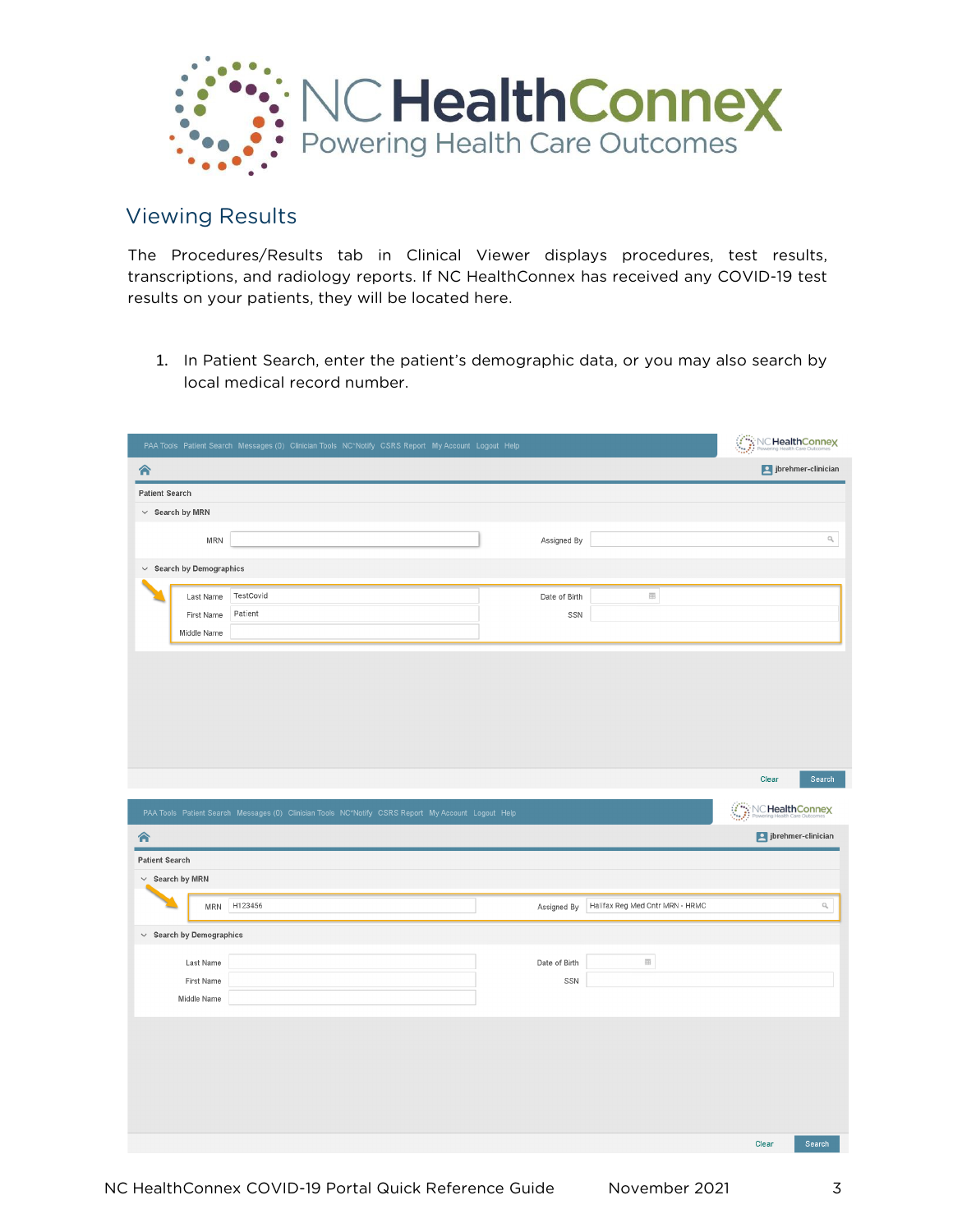

2. Select the patient record for which you wish to view results.

|   |                               | PAA Tools Patient Search Messages (0) Clinician Tools NC*Notify CSRS Report My Account Logout Help |        |            |                                       | <b>HealthConnex</b><br>- Powering Health |
|---|-------------------------------|----------------------------------------------------------------------------------------------------|--------|------------|---------------------------------------|------------------------------------------|
| A | Back to: Patient Find >       |                                                                                                    |        |            |                                       | puller-clinician                         |
|   | <b>Patient Search Results</b> |                                                                                                    |        |            |                                       | ×                                        |
|   | Identifier(s)                 | Name                                                                                               | Gender | <b>DOB</b> | Address                               |                                          |
|   | 1002221535555                 | <b>TESTCOVID, PATIENT</b>                                                                          | M      | 1950-01-01 | 123456 TEST AVE, GASTON NC 27832-9638 |                                          |

3. If necessary, declare a patient relationship (choose the appropriate selection from the drop-down menu) to break the seal and access the patient record:

| <b>DECLARE PATIENT RELATIONSHIP</b>                                                                                                                                                                                                                                                                                                    |             | ×                    |
|----------------------------------------------------------------------------------------------------------------------------------------------------------------------------------------------------------------------------------------------------------------------------------------------------------------------------------------|-------------|----------------------|
| Data in NC HealthConnex does not indicate that you have been granted full<br>consent with the patient you have selected. In order to gain one-time access<br>to this patient's record, you must "Break the Seal". This declaration will be<br>audited.<br>Click "Declare Relationship" to continue, or click "Cancel" to return to the |             |                      |
| search results.<br>-- Select Reason --                                                                                                                                                                                                                                                                                                 | $\check{ }$ |                      |
|                                                                                                                                                                                                                                                                                                                                        | Cancel      | Declare Relationship |

4. In the Summary tab, look under the General Lab Results for most recent test results.

|                                                                                                |                                   | PAA Tools Patient Search Messages (0) Clinician Tools NC'Notify My Account Logout Help    |        |                | $\begin{picture}(150,10) \put(0,0){\line(1,0){10}} \put(0,0){\line(1,0){10}} \put(0,0){\line(1,0){10}} \put(0,0){\line(1,0){10}} \put(0,0){\line(1,0){10}} \put(0,0){\line(1,0){10}} \put(0,0){\line(1,0){10}} \put(0,0){\line(1,0){10}} \put(0,0){\line(1,0){10}} \put(0,0){\line(1,0){10}} \put(0,0){\line(1,0){10}} \put(0,0){\line(1,0){10}} \put(0$ |
|------------------------------------------------------------------------------------------------|-----------------------------------|-------------------------------------------------------------------------------------------|--------|----------------|----------------------------------------------------------------------------------------------------------------------------------------------------------------------------------------------------------------------------------------------------------------------------------------------------------------------------------------------------------|
| A la construcción de la la l                                                                   |                                   |                                                                                           |        |                | <b>Executive Contract of Property Contract</b>                                                                                                                                                                                                                                                                                                           |
| <b>TESTCOVID PATIENT</b><br>M - 71 Years (01/01/1950) - 123456 TEST AVE, GASTON, NC 27832-9638 |                                   | T - HE TOCHO (VIN DI DUVE - ZUUU NU FINEAL STINEET, MEDIUM TUWN, NU 27013 - (HHH) TEPOOOO |        |                | Δ<br>                                                                                                                                                                                                                                                                                                                                                    |
| Chartbook<br>$\checkmark$                                                                      | > Allergies                       |                                                                                           |        |                | = Last Updated, Status                                                                                                                                                                                                                                                                                                                                   |
| $\vee$ Summary<br>Allergies                                                                    | Medications                       |                                                                                           |        |                | $=$ Start Date                                                                                                                                                                                                                                                                                                                                           |
| Medications                                                                                    | <b>Diagnoses</b><br>$\rightarrow$ |                                                                                           |        |                | E Last Updated, Last Update Time                                                                                                                                                                                                                                                                                                                         |
| Continuity of Care<br>Documents (CCDs)                                                         |                                   | <b>CCDs and Other Documents</b>                                                           |        |                | F Activity Date, Activity Time                                                                                                                                                                                                                                                                                                                           |
| General Lab Results                                                                            | $\checkmark$                      | <b>General Lab Results</b>                                                                |        |                |                                                                                                                                                                                                                                                                                                                                                          |
| Other Results and Notes                                                                        | Details                           | Description                                                                               | Status | Results        | Result Date                                                                                                                                                                                                                                                                                                                                              |
| Diagnoses                                                                                      | $\bullet$                         | Complete Blood Count (CBC)                                                                | Final  | <b>Results</b> | 04/21/2020 07:35                                                                                                                                                                                                                                                                                                                                         |
| > Allergies & Alerts                                                                           |                                   | POC Critical Panel (DRH Only)                                                             | Final  | <b>Results</b> | 04/22/2020 06:08                                                                                                                                                                                                                                                                                                                                         |
| Encounters                                                                                     |                                   | CORONAVIRUS (COVID-19) SARS-COV-2 PCR PREOPERATIVE SCREEN                                 | Final  | <b>Results</b> | 04/20/2020 20:01                                                                                                                                                                                                                                                                                                                                         |
| > Medications                                                                                  | ÷                                 | Comprehensive Metabolic Panel (CMP)                                                       | Final  | <b>Results</b> | 04/20/2020 13:18                                                                                                                                                                                                                                                                                                                                         |
| History                                                                                        | 3                                 | Phosphorus                                                                                | Final  | <b>Results</b> | 04/20/2020 13:18                                                                                                                                                                                                                                                                                                                                         |
| > Conditions                                                                                   | < Previous                        | Page 2 Next >                                                                             |        |                |                                                                                                                                                                                                                                                                                                                                                          |
| > Procedures/Results                                                                           |                                   | $\vee$ Other Results and Notes                                                            |        |                |                                                                                                                                                                                                                                                                                                                                                          |

\* Tip: Abnormal lab results will have a red box to the left of the details column.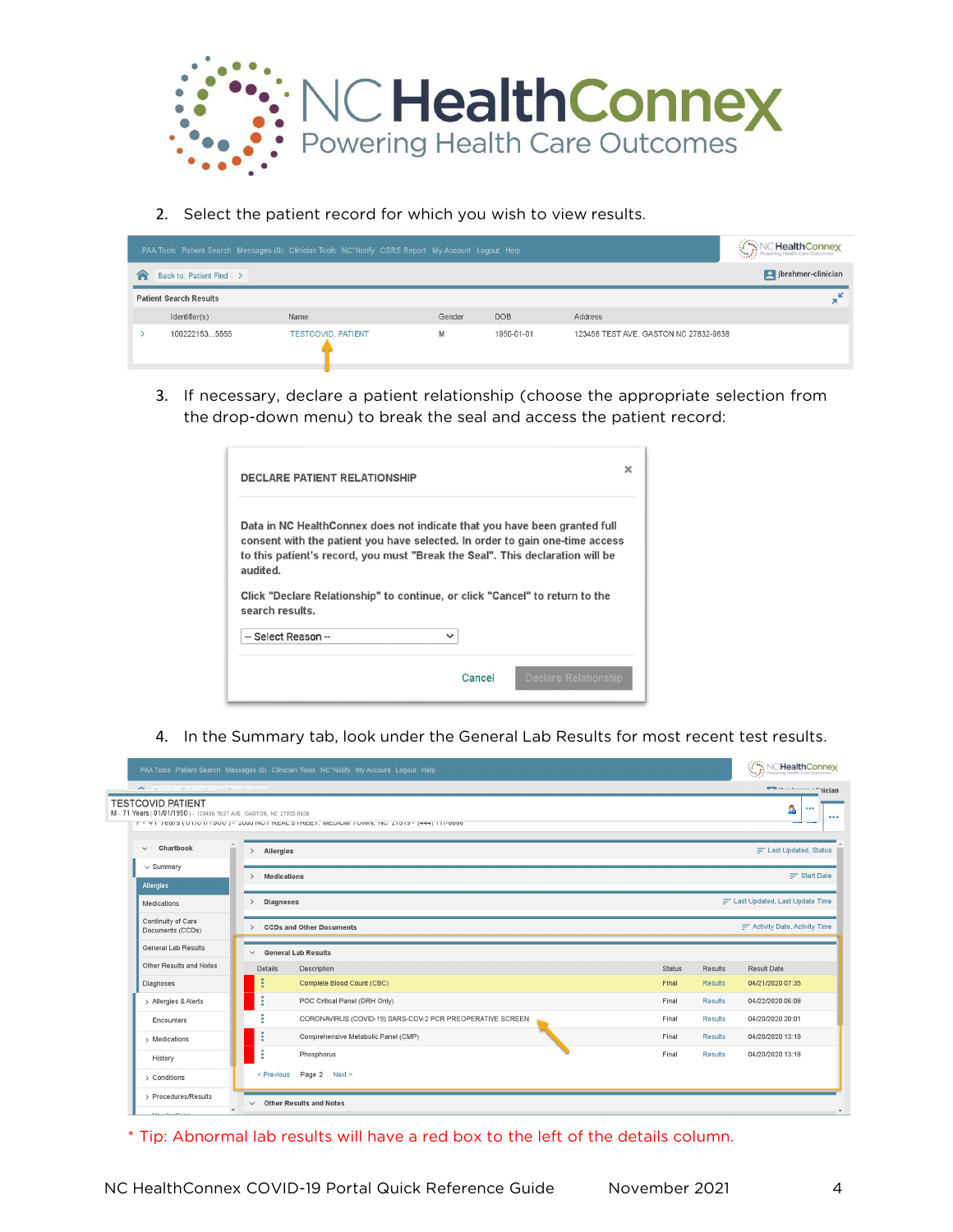

#### Or go directly to the Procedures/Results tab on the left side of the screen:

| <b>TESTCOVID PATIENT</b><br>M - 71 Years (01/01/1950) - 123456 TEST AVE, GASTON, NC 27832-9638 |                                                                        |                     |                                                                 |                               |                               |                                                   |                                                              |                               |                               |                               | B                             | $\Omega_{\rm e}$<br>$\cdots$      |  |
|------------------------------------------------------------------------------------------------|------------------------------------------------------------------------|---------------------|-----------------------------------------------------------------|-------------------------------|-------------------------------|---------------------------------------------------|--------------------------------------------------------------|-------------------------------|-------------------------------|-------------------------------|-------------------------------|-----------------------------------|--|
|                                                                                                |                                                                        |                     |                                                                 |                               |                               |                                                   |                                                              |                               |                               |                               |                               |                                   |  |
| $\vee$ Chartbook                                                                               | $\vee$ General Lab Results                                             |                     |                                                                 |                               |                               |                                                   |                                                              |                               |                               |                               |                               |                                   |  |
| > Summary                                                                                      | Order Item                                                             | Cumulative Result 1 |                                                                 | Result 2                      | Result 3                      | Result 4                                          | Result 5                                                     | Result 6                      | Result 7                      | Result 8                      | Result 9                      | Result 10                         |  |
| > Allergies & Alerts                                                                           |                                                                        |                     | 04/23/2020                                                      | 04/22/2020                    | 04/21/2020                    | 04/20/2020                                        | 02/25/2020                                                   | 01/30/2020                    | 01/29/2020                    | 01/28/2020                    | 01/28/2020                    | 11/16/2019                        |  |
| Encounters                                                                                     | Complete Blood<br>Count (CBC)                                          | View                | 05:36 Duke<br>E<br>University                                   | 05:10 Duke<br>F<br>University | 07:28 Duke<br>F<br>University | 12:39 Duke<br>$\mathbb{F}$<br>University          | 07:49 Duke<br>$\mathsf{F}$<br>University                     | 11:32 Duke<br>E<br>University | 18:49 Duke<br>E<br>University | 11:10 Duke<br>F<br>University | 08:35 Duke<br>F<br>University | 07:28 Duke<br>University <b>I</b> |  |
| > Medications                                                                                  |                                                                        |                     | Health<br>System                                                | Health<br>System              | Health<br>System              | Health<br>System                                  | Health<br>System                                             | Health<br>System              | Health<br><b>System</b>       | Health<br><b>System</b>       | Health<br>System              | Health<br>System                  |  |
| History                                                                                        |                                                                        |                     | 04/23/2020                                                      | 04/22/2020                    | 04/20/2020                    | 01/04/2020                                        | 09/09/2019                                                   |                               |                               |                               |                               |                                   |  |
| > Conditions                                                                                   | Comprehensive<br>Metabolic Panel                                       | View                | Health<br>System                                                | 05:36 Duke<br>F<br>University | 05:10 Duke<br>E<br>University | 12:39 Duke<br>F<br>University<br>Health<br>System | 11:43 Duke<br>$\mathbb{F}$<br>University<br>Health<br>System | 10:10 Duke<br>E<br>University |                               |                               |                               |                                   |  |
| v Procedures/Results                                                                           | (CMP)                                                                  |                     |                                                                 |                               | Health<br>System              |                                                   |                                                              | Health<br>System              |                               |                               |                               |                                   |  |
| <b>Procedures</b>                                                                              |                                                                        |                     |                                                                 |                               |                               |                                                   |                                                              |                               |                               |                               |                               |                                   |  |
| General Lab Results                                                                            | POC Glucose                                                            |                     | 04/22/2020<br>05:26 Duke                                        |                               |                               |                                                   |                                                              |                               |                               |                               |                               |                                   |  |
| Other Results and Notes                                                                        | Whole Blood                                                            |                     | E<br>University<br>Health                                       |                               |                               |                                                   |                                                              |                               |                               |                               |                               |                                   |  |
| Vaccinations                                                                                   |                                                                        |                     | System                                                          |                               |                               |                                                   |                                                              |                               |                               |                               |                               |                                   |  |
| > Documents                                                                                    |                                                                        |                     | 04/21/2020                                                      | 02/24/2020                    | 01/27/2020                    | 09/07/2019                                        |                                                              |                               |                               |                               |                               |                                   |  |
| CSRS Report                                                                                    | POC Critical<br>Panel (DRH                                             | View                | 07:19 Duke<br>F<br>University                                   | 13:33 Duke<br>F<br>University | 12:47 Duke<br>F<br>University | 15:49 Duke<br>F<br>University                     |                                                              |                               |                               |                               |                               |                                   |  |
|                                                                                                | Only)                                                                  |                     | Health<br><b>System</b>                                         | Health<br>System              | Health<br>System              | Health<br>System                                  |                                                              |                               |                               |                               |                               |                                   |  |
|                                                                                                | <b>CORONAVIRUS</b><br>(COVID-19)<br>SARS-COV-2<br>PCR.<br>PREOPERATIVE |                     | 04/20/2020<br>13:08 Duke<br>F<br>University<br>Health<br>System |                               |                               |                                                   |                                                              |                               |                               |                               |                               |                                   |  |

5. From either the Summary or Procedures/Results tab, click on the specific result row, and the details page will open. (Note that test names will vary by source.)

| PAA Tools Patient Search Messages (0) Clinician Tools NC*Notify My Account Logout Help         |                                   |           |              |                 |                                     |                 |                          | $\bigotimes_{\text{Powersing Hessht Care Outcomes}}\bigotimes_{\text{Powers}}\text{NCE}\xspace\text{Hessht Case Outcomes}$ |
|------------------------------------------------------------------------------------------------|-----------------------------------|-----------|--------------|-----------------|-------------------------------------|-----------------|--------------------------|----------------------------------------------------------------------------------------------------------------------------|
| Back to: EPR >                                                                                 |                                   |           |              |                 |                                     |                 |                          | jbrehmer-clinician                                                                                                         |
| <b>TESTCOVID PATIENT</b><br>M - 71 Years (01/01/1950) - 123456 TEST AVE, GASTON, NC 27832-9638 |                                   |           |              |                 |                                     |                 |                          | Ω<br>$\cdots$                                                                                                              |
| <b>Results Detail</b>                                                                          |                                   |           |              |                 |                                     |                 | Order Details Cumulative | Previous Result Next Result                                                                                                |
| COVID-19 PCR                                                                                   |                                   |           |              |                 |                                     |                 |                          |                                                                                                                            |
| Order Start Date & Time 03/23/2020 11:25                                                       |                                   |           |              |                 | Result Date & Time 03/23/2020 11:25 |                 |                          |                                                                                                                            |
|                                                                                                | Ordering Clinician PROVIDER, TEST |           |              |                 | Result Status Final                 |                 |                          |                                                                                                                            |
| Specimen                                                                                       |                                   |           |              |                 | Lab Number 0323:H00065S             |                 |                          |                                                                                                                            |
| Specimen Collection Date & Time 03/23/2020 11:12                                               |                                   |           |              |                 | Last Updated At                     |                 |                          |                                                                                                                            |
| Specimen Received Date & Time 03/23/2020 11:18                                                 |                                   |           |              |                 | Age at Time of Test 70 Years        |                 |                          |                                                                                                                            |
| Order Code LAB12019                                                                            |                                   |           |              |                 |                                     |                 |                          |                                                                                                                            |
| Test Item                                                                                      | Flag                              | Value     | <b>Units</b> | Reference Range | Test item Status                    | <b>Comments</b> | SensitMties              | Message Flag                                                                                                               |
| SARS-CoV-2 RNA XXX NAA+probe-lmp                                                               |                                   | 260373001 |              | NOTDETECTED     | Final                               |                 |                          | Normal                                                                                                                     |